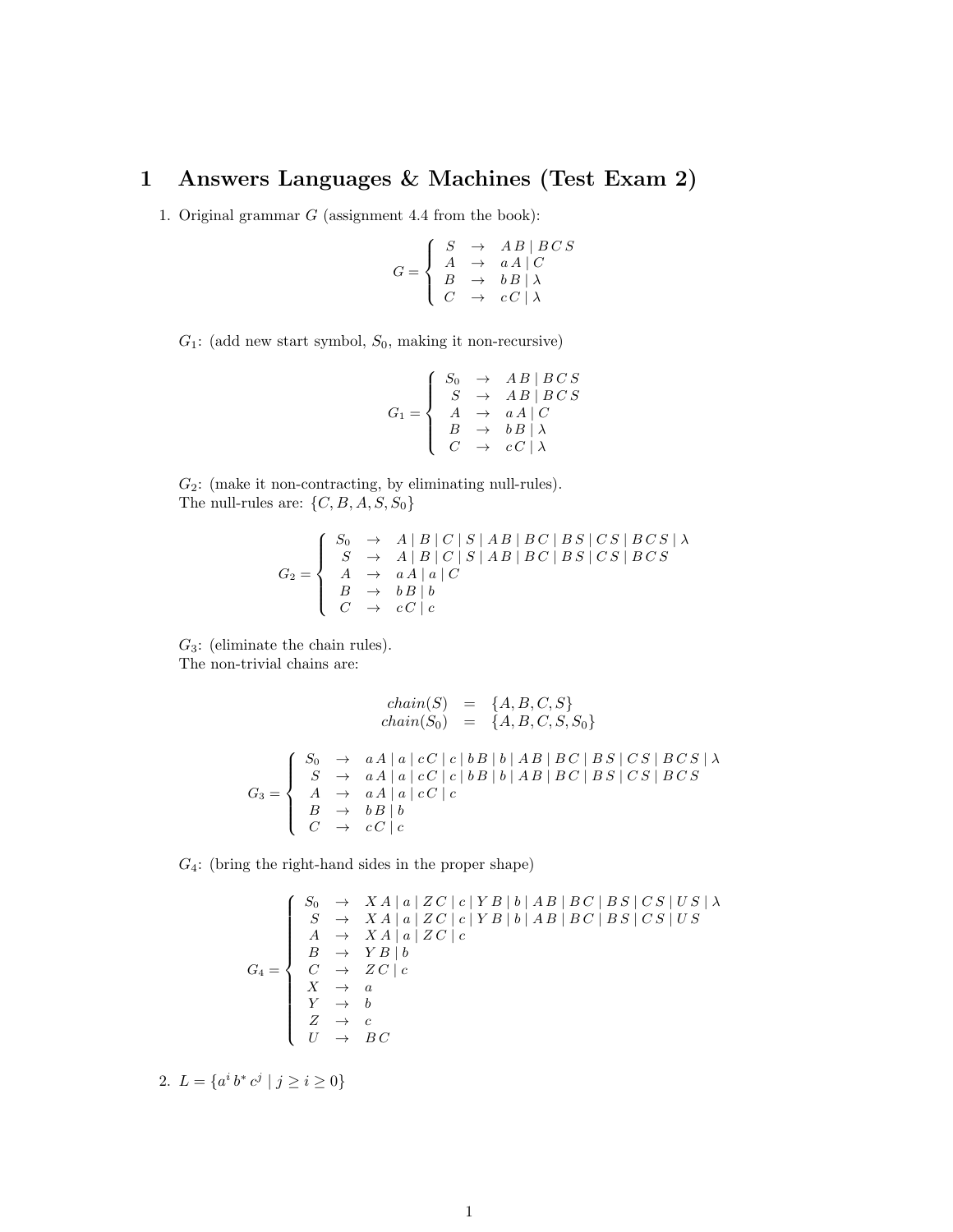(a) This is a quite difficult exercise. Please try hard first, and convince yourself that your PDA is correct and deterministic. A deterministic PDA for *L* is:



First a *Z* is pushed on the stack, to be able to test later that the stack is empty (so we have read sufficiently many  $c$ 's). In  $q_1$  the  $a$ 's are read and counted on the stack. Then an arbitrary number of *b*'s is read in *q*2*, q*5, but these don't need to be counted. As long as there are *A*'s on the stack, we still need to read *c*'s in *q*3, also popping *A*'s. After a *Z*, we can still read any numbers of *b*'s  $(q_5)$  and then *c*'s  $(q_4)$ .

The automaton is deterministic since there are no overlapping rules from the same state. The automaton is slightly complicated, since we should allow for having 0 *a*'s and/or 0 *b*'s and/or 0 *c*'s.

$$
[a/a R, B/a R] \qquad [a/a R, a/a L]
$$
\n3. (a) 
$$
q_0
$$
\n
$$
\begin{array}{ccc}\n & [B/B R, B/B R] & \text{[c/c R, B/B L] & \text{[B/B R, B/B R] & \text{[C/B R, B/B R] & \text{[D/B R, B/B R] & \text{[E/B R, B/B R] & \text{[E/B R, B/B R] & \text{[E/B R, B/B L] & \text{[E/B R, B/B L] & \text{[E/B R, B/B L] & \text{[E/B R, B/B L] & \text{[E/B R, B/B L] & \text{[E/B R, B/B L] & \text{[E/B R, B/B L] & \text{[E/B R, B/B L] & \text{[E/B R, B/B L] & \text{[E/B R, B/B L] & \text{[E/B R, B/B L] & \text{[E/B R, B/B L] & \text{[E/B R, B/B L] & \text{[E/B R, B/B L] & \text{[E/B R, B/B L] & \text{[E/B R, B/B L] & \text{[E/B R, B/B L] & \text{[E/B R, B/B L] & \text{[E/B R, B/B L] & \text{[E/B R, B/B L] & \text{[E/B R, B/B L] & \text{[E/B R, B/B L] & \text{[E/B R, B/B L] & \text{[E/B R, B/B L] & \text{[E/B R, B/B L] & \text{[E/B R, B/B L] & \text{[E/B R, B/B L] & \text{[E/B R, B/B L] & \text{[E/B R, B/B L] & \text{[E/B R, B/B L] & \text{[E/B R, B/B L] & \text{[E/B R, B/B L] & \text{[E/B R, B/B L] & \text{[E/B R, B/B L] & \text{[E/B R, B/B L] & \text{[E/B R, B/B L] & \text{[E/B R, B/B L] & \text{[E/B R, B/B L] & \text{[E/B R, B/B L] & \text{[E/B R, B/B L] &
$$

(b) We first copy a maximal word  $w \in \{a, b\}^*$  from tape 1 to tape 2. After a *c*, we check if the remaining word (supposedly  $w^R$ ) on tape 1 indeed matches the reverse of the word on tape 2. The concrete computations is:

> $[q_0; * BaabcbaaB; *BBBBB]$  $[q_1; B * aabcbaaB; B * BBBB]$  $[q_1; Ba * abcbaaB; Ba * BBB]$  $[q_1; Baa * bcbaaB; Baa * BB]$  $[q_1; Baab * cbaaB; Baab * B]$  $[q_2; Baabc * baaB; Baa * bB]$  $[q_2; Baabcb * aaB; Ba * abB]$  $[q_2; Baabcba * aB; B * aabB]$  $[q_2; Baabcbaa * B; *BaabB]$  $[q_3; BaabcbaaB*; B*aabB]$

The TM terminates in the accepting state *q*3, so the word *aabcbaa* is accepted.

- (c) This TM will terminate for all inputs (even with 1 pass over the word on tape 1), so it indeed *decides* the language.
- (d) This TM is deterministic, since the state and the symbol on tape 1 decide uniquely which transition will be taken. (of course, you may have defined a non-deterministic TM yourself).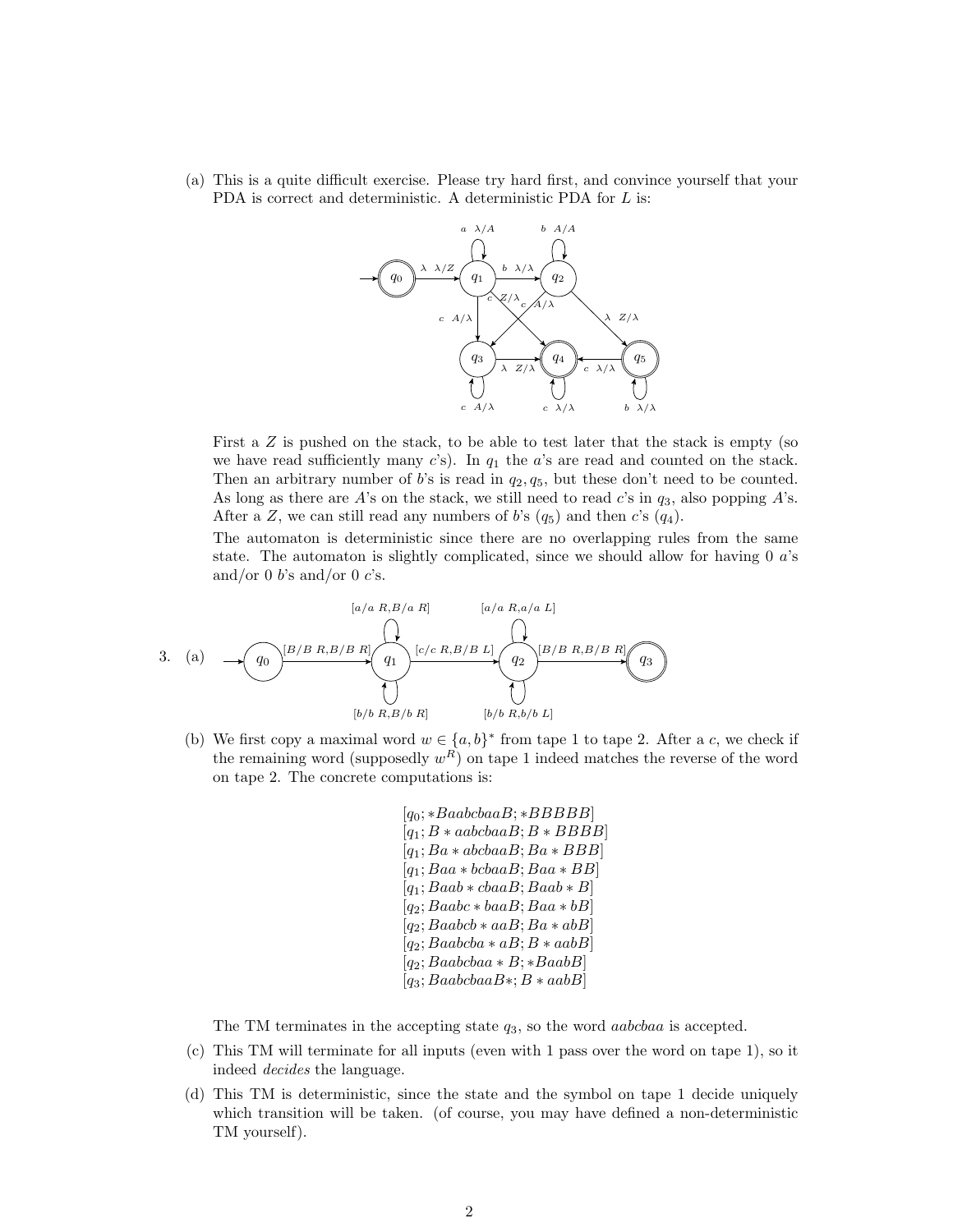## 2 Answers Algebra (Test Exam 2

4. *V* has four elements,  $S_3$  has six elements, *V* can only be isomorphic to a subgroup of  $S_n$  if four divides the number of elements in  $S_n$ .

All nonzero elements of *V* have order 2. Take  $H = \{\epsilon, (12), (34), (12)(34)\}\.$  Corresponding isomorphism:  $\phi((0,0)) = \epsilon$ ,  $\phi((1,0)) = (12)$ ,  $\phi((0,1)) = (34)$ ,  $\phi((1,1)) = (12)(34)$ .

5. (a)  $Z(G)$  is a subgroup of *G* if for all  $h_1, h_2 \in Z(G)$  also  $h_1 h_2 \in Z(G)$  and  $h \in Z(G)$  implies that  $h^{-1} \in Z(G)$ . If  $h_1, h_2 \in Z(G)$  then for all  $g \in G$ :

$$
h_1h_2g = h_1gh_2 = gh_1h_2
$$
  $hg = gh \Rightarrow g = h^{-1}gh \Rightarrow gh^{-1} = h^{-1}g.$ 

(b) Take:

$$
g_1=\begin{bmatrix} 1 & 0 \\ 0 & 2 \end{bmatrix}
$$

The only matrices that commute with *g*<sup>1</sup> are diagonal matrices:

$$
\begin{bmatrix} a & 0 \\ 0 & b \end{bmatrix}
$$

Now take:

$$
g_2 = \begin{bmatrix} 0 & 1 \\ 2 & 0 \end{bmatrix}
$$

The only diagonal matrices that commute with  $g_2$  are diagonal matrices of the form:

$$
\begin{bmatrix} a & 0 \\ 0 & a \end{bmatrix}
$$

(c) Define  $\phi : Z(G) \to \mathbb{R}$  by

$$
\phi(\begin{bmatrix} a & 0 \\ 0 & a \end{bmatrix}) = a
$$

Check that this defines an ismorphism.

- 6. (a)  $p(a) \neq 0$  for all  $a \in \mathbb{Z}_5$ , and deg  $p(x) = 3$ , so  $p(x)$  is irreducible.
	- (b) The ideal *I* is generated by an irreducible polynomial and is therefore maximal in  $\mathbb{Z}_5[x]$ , therefore  $\mathbb{Z}_5[x]/I$  is a field.
	- (c) All elements of  $\mathbb F$  are of the form

$$
a_0 + a_1x + a_2x^2 + a_3x^3 + a_4x^4 + I \quad a_i \in \mathbb{Z}_5.
$$

It follows that  $\mathbb F$  has  $5^5$  elements.

(d) Long division of  $p(x)$  by  $2x + 3$  yields:

$$
p(x) = (3x^2 + 4x + 4)(2x + 3) + 4.
$$

And therefore the inverse is given by:

$$
3x^2 + 4x + 4 + I.
$$

(e)  $x^3 + 3x + 2$  is also irreducible and of degree 3 and hence  $\mathbb{Z}_5[x]/\langle x^3 + 3x + 2 \rangle$  is a field of  $5<sup>5</sup>$  elements. Since fields of the same number of elements are isomorphic, the statement follows.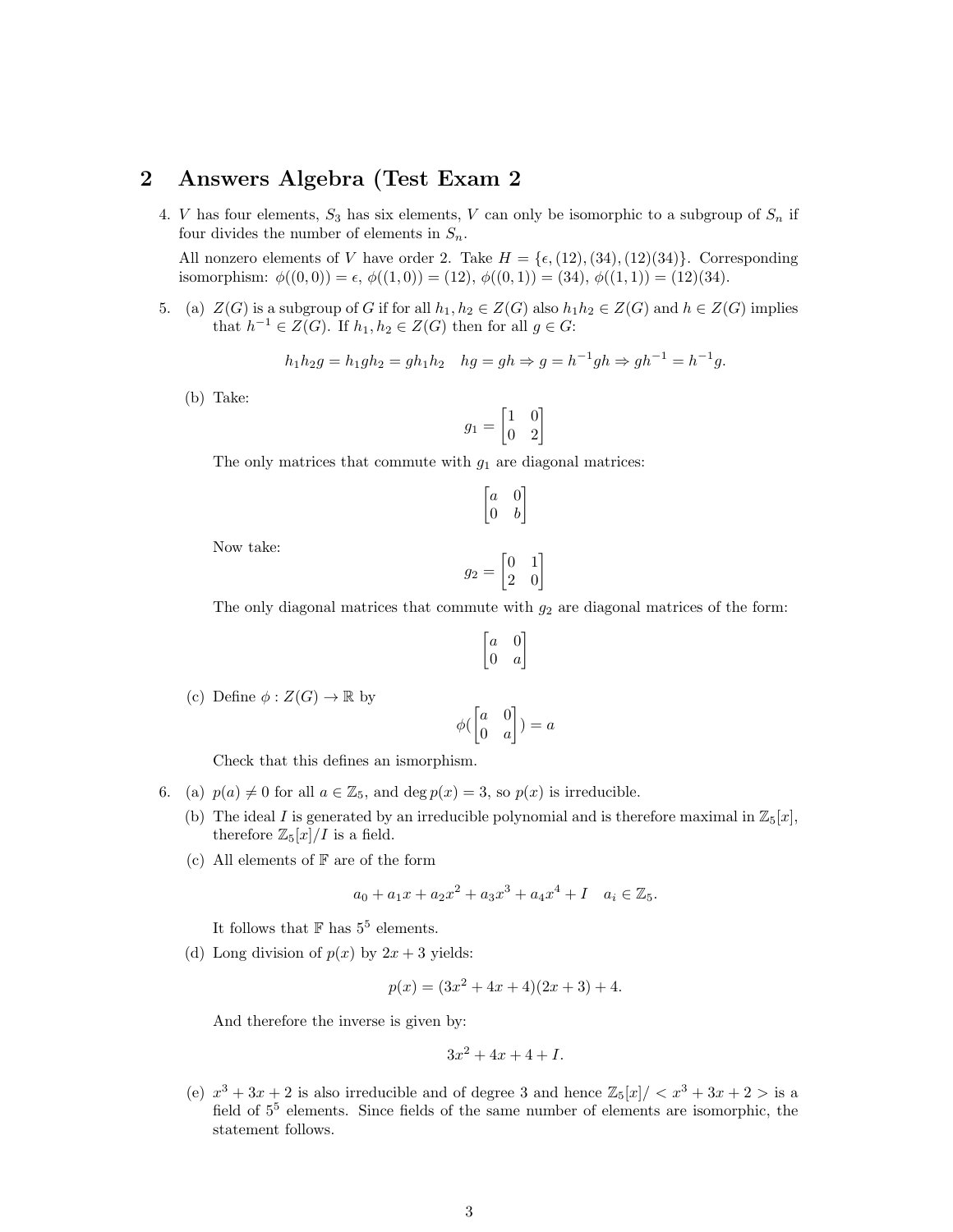7. For each edge of the square we can choose from five colors. This yields that there are  $5^4$ , i,e, 625 ways to paint the square. However, there are four rotations and four reflections that reduce the number of different possibilities.

Since the square is made of iron wire, we can take  $D_4$  as the group of symmetries. Then:

$$
|\text{Fix}(R_0)| = 625 \quad |\text{Fix}(R_{90})| = 5 \quad |\text{Fix}(R_{180})| = 25 \quad |\text{Fix}(R_{270})| = 5
$$

and

$$
|\text{Fix}(H)| = 5^3 = 125 \quad |\text{Fix}(V)| = 5^3 = 125 \quad |\text{Fix}(D)| = 5^2 = 25 \quad |\text{Fix}(D')| = 5^2 = 25
$$

Using Burnside's theorem it follows that the number of orbits, that is the number of different colorings is:

$$
\frac{1}{8}(625+5+25+5+125+125+25+25) = 120.
$$

8.

$$
\alpha = (15)(234) = (15)(24)(23).
$$